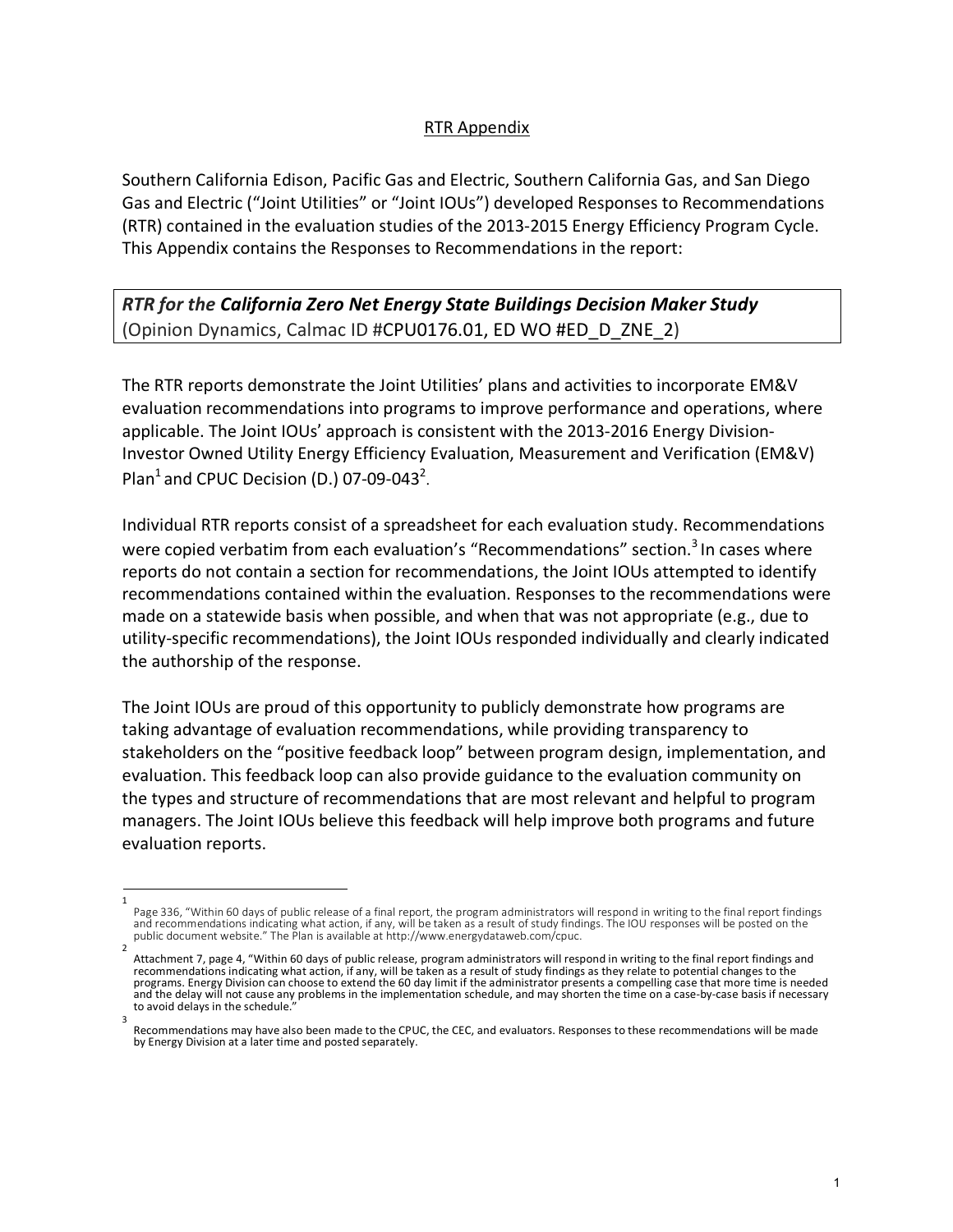## **Response to Recommendations (RTR) in Impact, Process, and Market Assessment Studies**

**Study Title:** California Zero Net Energy State Buildings Decision Maker Study

**Program:** ZNE

Author: Opinion Dynamics

**Calmac ID:** CPU0176.01

**ED WO:** ED\_D\_ZNE\_2

**Link to Report:** http://calmac.org/publications/CPUC\_ZNE\_State\_Agency\_Study\_Report\_2017\_10\_06\_FINAL.pdf

## **Recipient Disposition Disposition Notes**

Examples: ecific program change, give reason for rejection, or indicate that it's under further review.

agree that the CPUC, DGS, and IOUs work collectively to terconnection issues in situations where a state departthe solar PV. The IOUs have begun this discussion by ing in a meeting with DGS on July 27, 2016 where the terconnection options and tariff options were explored on the ZNE definition contained in the DGS document,

| Item#          | Page # | <b>Findings</b>           | <b>Best Practice / Recommendations</b><br>(Verbatim from Final Report)                                                                                                                                                                                                                                                                                                                                                                                                                         | <b>Recommendation</b><br><b>Recipient</b>                  | <b>Disposition</b>                         |                                                                                      |
|----------------|--------|---------------------------|------------------------------------------------------------------------------------------------------------------------------------------------------------------------------------------------------------------------------------------------------------------------------------------------------------------------------------------------------------------------------------------------------------------------------------------------------------------------------------------------|------------------------------------------------------------|--------------------------------------------|--------------------------------------------------------------------------------------|
|                |        |                           |                                                                                                                                                                                                                                                                                                                                                                                                                                                                                                | If incorrect,<br>please indicate and<br>redirect in notes. | Choose:<br>Accepted, Rejected,<br>or Other | Describe sp                                                                          |
| $\mathbf{1}$   | 73     | See section 7.1 of study. | State decision makers should continue to pursue new ZNE funding sources.                                                                                                                                                                                                                                                                                                                                                                                                                       | State decision<br>makers                                   |                                            |                                                                                      |
| $\overline{2}$ | 73     | See section 7.1 of study. | DGS should develop a ZNE Manual for use by other state departments.                                                                                                                                                                                                                                                                                                                                                                                                                            | <b>DGS</b>                                                 |                                            |                                                                                      |
| 3              | 73-74  | See section 7.1 of study. | The State of California should focus ZNE, at least initially, on those depart-<br>ments that represent the most significant portion of state-owned building<br>square footage.                                                                                                                                                                                                                                                                                                                 | State departments                                          |                                            |                                                                                      |
|                |        |                           | • CDCR should consider installing individual electric and/or gas meters on at<br>least some buildings.                                                                                                                                                                                                                                                                                                                                                                                         |                                                            |                                            |                                                                                      |
|                |        |                           | • In addition to CDCR, focus on campus settings.                                                                                                                                                                                                                                                                                                                                                                                                                                               |                                                            |                                            |                                                                                      |
|                |        |                           | • Across all departments, identify high potential buildings and prioritize them.                                                                                                                                                                                                                                                                                                                                                                                                               |                                                            |                                            |                                                                                      |
|                |        |                           | • Continue to work toward energy efficiency goals with all departments.                                                                                                                                                                                                                                                                                                                                                                                                                        |                                                            |                                            |                                                                                      |
| $\overline{4}$ | 74     | See section 7.1 of study. | State departments should select buildings for energy efficiency retrofits, to-<br>ward the goal of reaching ZNE, on a case-by-case basis as each building's con-<br>dition and circumstances are unique.                                                                                                                                                                                                                                                                                       | State departments                                          |                                            |                                                                                      |
| 5              | 74-75  | See section 7.1 of study. | DGS should supplement the Energy Star Portfolio Manager (ESPM) data collec-<br>tion process.                                                                                                                                                                                                                                                                                                                                                                                                   | DGS and state<br>departments                               |                                            |                                                                                      |
|                |        |                           | • Review and carefully consider data elements that could be collected as part<br>of the ESPM data collection process.                                                                                                                                                                                                                                                                                                                                                                          |                                                            |                                            |                                                                                      |
|                |        |                           | • Identify buildings, leveraging institutional knowledge, that make little practi-<br>cal sense to address in terms of taking aggressive steps to reduce energy<br>use.                                                                                                                                                                                                                                                                                                                        |                                                            |                                            |                                                                                      |
| 6              | 75     | See section 7.1 of study. | The CPUC, IOUs, and DGS should work collectively to develop a legal template<br>to cover interconnection issues in situations where a state department owns<br>the solar PV. As a general rule, key issues have been worked out when renewa-<br>bles are purchased through a Power Purchase Agreement (PPA) as the PPA tech-<br>nically "owns" the solar PV and signs the interconnection agreement. However,<br>when the state owns the solar PV, and therefore must sign the interconnection | All IOUs, CPUC,<br><b>DGS</b>                              | Accepted                                   | The IOUs a<br>address int<br>ment owns<br>participatir<br>various inte<br>based upor |